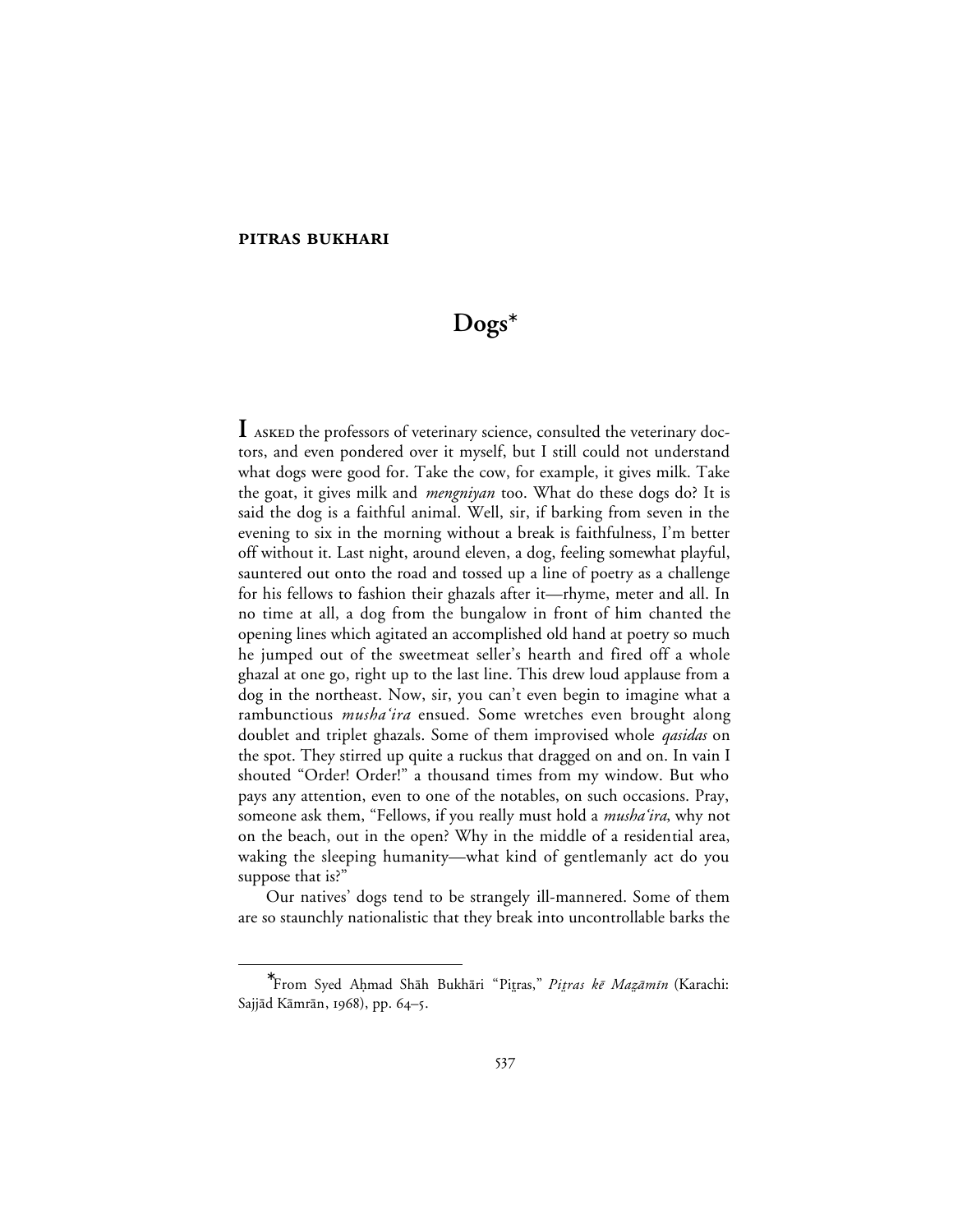#### 538 • THE ANNUAL OF URDU STUDIES

minute they spot somebody dressed in pants and jacket. This might be considered admirable in a way, but let's not talk about that. There is also another thing. Many a time, I happened to carry gift baskets to the Sahab Loogs<sup>'1</sup> bungalows, and, by God, I noticed such courtesy, such refinement in their dogs' bearings that I came away admiring them effusively. The moment I entered the gate, the dog standing guard on the veranda issued a gentle "bakh" and then shut its mouth and became still. As I advanced a bit further, the dog also took a few steps forward and uttered another delicate "bakh" in an exceedingly limpid voice. Protection and music rolled into one. While our dogs, they have no sense of melody or rhythm; all they know is how to make atrociously bad music, absurdly, incessantly. Always out of tune! Without regard for time or place. Only concerned with endlessly training their throats. And proud that the supreme maestro  $\operatorname{Tan}$  Sen $^2$  was, after all, born in this country.

Without a doubt my relations with canines have been somewhat strained all along, but I swear I've never ever shirked from observing nonviolence. You may call it an exaggeration if you like, but God is my witness that, try as I might, I have never been able to harm a dog—any dog. Time and again friends have suggested that I really must keep a club or stick in my hand at night as a deterrent against evils. But I don't wish to foster enmity with anybody for any reason at all. The minute I hear a dog bark my innate goodness so totally overcomes me that if you were to see me then you would surely think I'm a coward. And you, even now, have perhaps guessed correctly that my throat becomes parched. Of course it's true that if I would try to sing on such occasions, my throat would emit only the lowest notes. And if you happen to share my temperament, you too may have experienced how, on such an occasion, the *Ayatu 'l-Kursi* completely fades away from your memory and you break into a recitation of *Du'a-e Qunut* instead.

Sometimes it happened that I'd be returning from the theater around two in the morning, twirling my walking stick and trying to reproduce the melody of one of the songs from the play. Since I don't remember the actual words of the song, and am also a novice at singing to boot, I con-

 $\overline{\phantom{a}}$ <sup>1</sup>"Şāḥab" is the equivalent of "Sir/Mr." and "lōg" means "people." Together the term "Sahab Loog" refers to the British, especially those stationed in India during the British Raj.

 $^{2}$ Tan Sen was a musician of great talent and renown during the time of the Mughal emperor Akbar.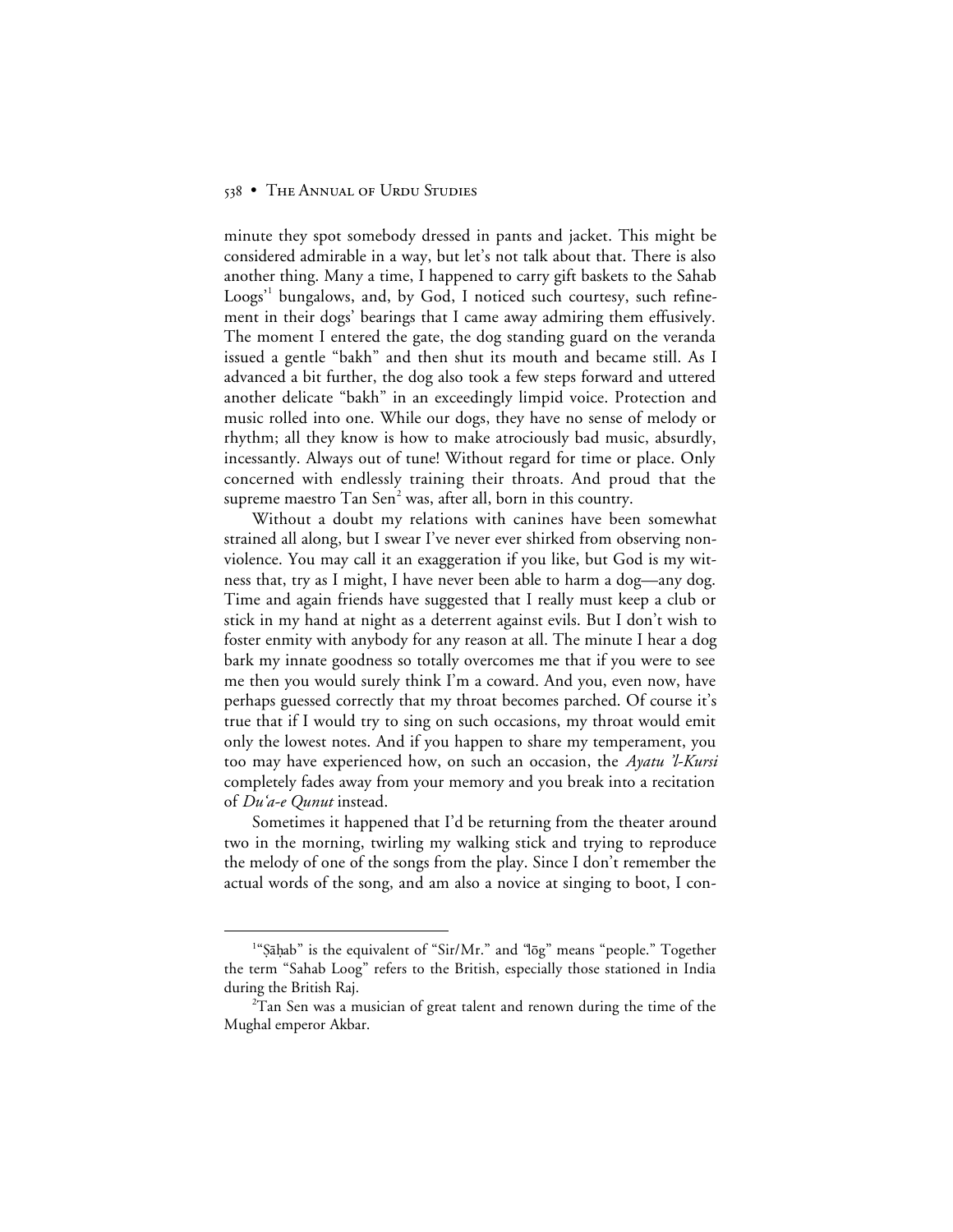#### PITRAS BUKHARI • 539

tent myself with merely whistling the tune. A good thing about whistling is that even if you're off-key, people will likely think that it's Western music of some sort. Just then, as I turn a bend in the road, I see a goat tethered straight ahead in front of me. But what do I see—imagine!—a dog—a goat-sized dog. In other words, a really big dog. I get a numb feeling in my body, and my walking stick, slowing down, comes to a stop at a very awkward angle in midair. And although my whistling has quivered to a stop, my lips—would you believe—are still puckered, as if the soundless strains of a tune are still coming from them. If on such occasions one breaks into a sweat, even in the midst of an icy winter, our traditional medical theory advises not to worry. The perspiration will dry up by itself in any case.

Because I'm rather cautious by nature, I've eluded dog bites so far; I mean no dog has bitten me to this day. Had such an eventuality actually occurred, you'd be reading my elegy instead of this story, with the benedictory line describing the date of my demise being: *May the dogweed grow from the remains of this dog*. But

> Whom should I tell what a torment the stray dog is I wouldn't mind dying, if it were only that once. $3$

So long as there are dogs in the world and so long as they insist upon barking, make no mistake about it, I'll feel myself dangling at the edge of my grave. Then again, the barking habits of these dogs tend to be quite strange as well. This barking isn't only like an infectious disease, it afflicts everyone of them, whether young or old. An occasional bark from some humongous beast, $4$  for the express purpose of maintaining its prestige and authority, I can understand that. O.K., bark! (Although I'd much prefer for him to be chained in that event.) But these puny little wretches, two or three days old, scarcely weighing an ounce, even they don't refrain from barking. Tiny little voices and insignificant lungs, yet they bark with such ferocity that the vibration from the sound reaches all the way to

 <sup>3</sup> <sup>3"</sup>This is a parody of a very popular verse of Ghalib. Pitras has replaced the original phrase "shab-e gham" (night of sorrow) with "sag-e rāh" (the stray or wayside dog).

 $\rm ^4$ The original uses "Isfandyar" to describe the dog. Isfandyar was the name of a prince who was the son of King Gustasp of ancient Iran.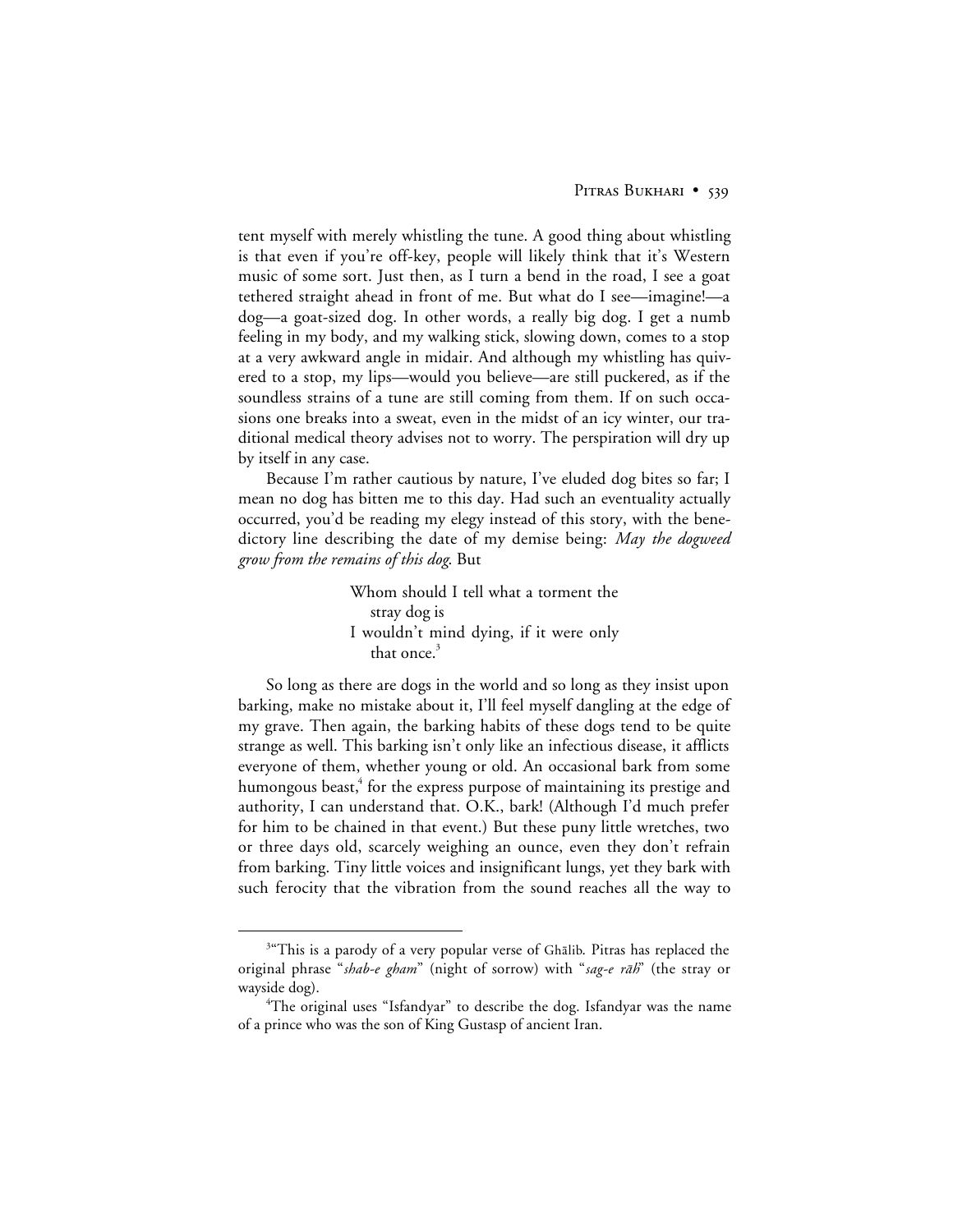#### 540 • THE ANNUAL OF URDU STUDIES

their tails. And bark they must in front of a moving car as if they would surely stop it. Now if an old-fashioned person, like myself, is driving the car, his hands will absolutely refuse to budge. But not everyone would care to save their lives like me.

The biggest objection that I have against dogs' barking is that it totally numbs all the thinking organs. Particularly, when an entire group of dogs darts out from under the boards of some shop and starts delivering their sermon loudly out on the road, please sir, tell me, how can anyone keep their sanity intact? One has to attend to each of them one by one. Their terrible racket, my mumbled protestations, awkward motions and pauses (their motions, my pauses)—all these create such a chaos that the mind just refuses to work, and how could it? Although I don't know what good it would do even if it did work.

Anyway, such extreme unfairness from the dogs has always seemed despicable to me. If one of their representatives came to me and informed me nicely, "Sir, the road is closed," by God I would turn around and go back without the slightest objection. And this is nothing new. I have in fact spent several nights walking the streets at the dogs' request. But the collective aggression of the whole group is a malicious act. (The esteemed readers are requested not to read this essay in an audible voice if any of their dear and revered dogs are present in the room. I don't mean to offend anybody.)

God has created good individuals in every species, dogs being no exception. Surely you have seen a God-fearing dog too. Usually the marks of devotion are apparent on its body. When such a dog walks, it does so ever so humbly, as if consciousness of its load of accumulated sins does not allow it to raise its eyes. Its tail usually clings to its belly. It lies down right in the middle of the road for meditation and keeps its eyes shut. Its face resembles a philosopher's, as if Deojans Kalbi<sup>3</sup> was a distant member of his family tree. If the driver of a carriage honked the horn repeatedly, drummed on the vehicle's body, asked people to intercede and even called the dog himself a dozen times, it would do no more than merely open its bloodshot eyes without bothering to lift its head from the pavement, scan the horizon and close them again. If someone gives it a lash, it just gets up

 $\frac{1}{5}$ <sup>5</sup>The Arabic for Diogenes the Cynic, who founded the Cynics school of philosophy. According to Bertrand Russell, Diogenes "decided to live like a dog, and was therefore called a 'cynic,' which means canine." The Arab philosophers called him Deojans Kalbi. *Kalb* means dog in Arabic.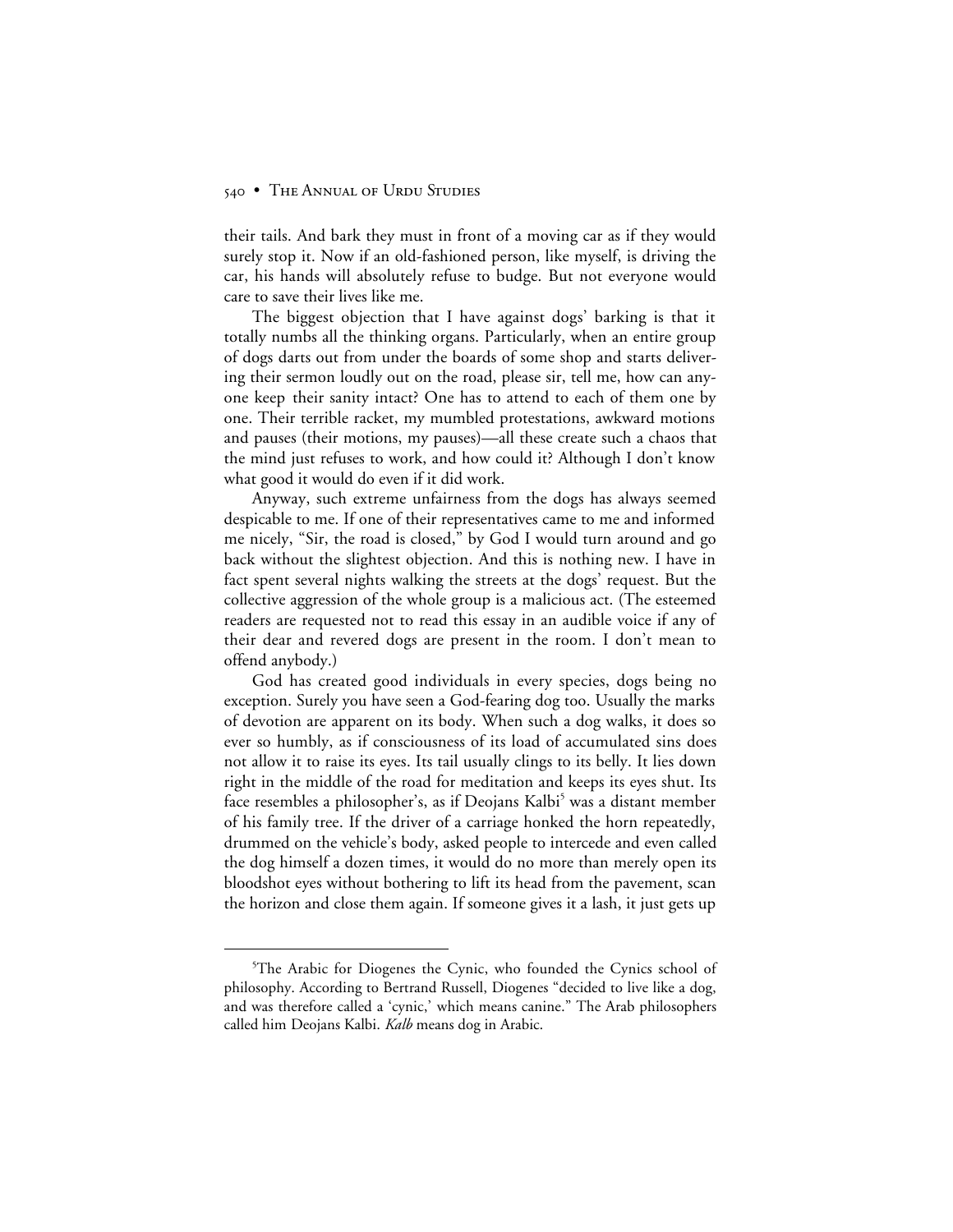and lies down again contentedly, a yard or so away, and resumes its rumination from the point where it was interrupted. If a bicyclist rings the bell, it feels that it's below its dignity and station as a fakir*<sup>6</sup>* to make way for such insignificant objects as bicycles.

During the night, the very same dog keeps its skinny, dried up tail fully stretched out across the road. This is meant to test the resolve of God's elevated souls. The moment you step on it by mistake, the dog becomes infuriated and starts questioning you, "Wretch, how dare you hurt a fakir? Don't you see a sadhu is sitting over here?" My body begins to tremble immediately from the fakir's curse. Afterward, for several nights in a row, the dream that countless dogs are besieging my legs and won't let go keeps haunting me. When I wake up, I find myself entwined in the strings of my cot.

If God would give me the power—and I mean, superior power—to bark and bite, you would not find me lacking an adequate passion for revenge. Eventually every single one of the dogs would end up in Kasauli's<sup>7</sup> treatment center. As the lines of poetry go:

> Urfi, do not be afraid of the rivals' noise Barking dogs do not diminish the apportioned bread of the beggar.

Such cryptic poetry is the true cause of Asia's shame. As the English adage puts it: "Barking dogs never bite." This may be true, but who can tell when a dog will stop barking and start biting?  $\Box$ 

*—Translated by Mohammad Gill and Muhammad Umar Memon*

#### **Glossary**

*mengniyan* (*mēngniyān*; sing., *mēngni*): a goat's excrement. Although the goat is a useful animal, its usefulness comes along with messiness.

 <sup>6</sup>  $64$ Fakīr" is a beggar; in Sufism, one who has dispensed with material wealth, adopted a simple and unadorned way of life, and devoted himself to worship and meditation of God.

<sup>7</sup> Kasauli is a town in India known for its veterinary hospital.